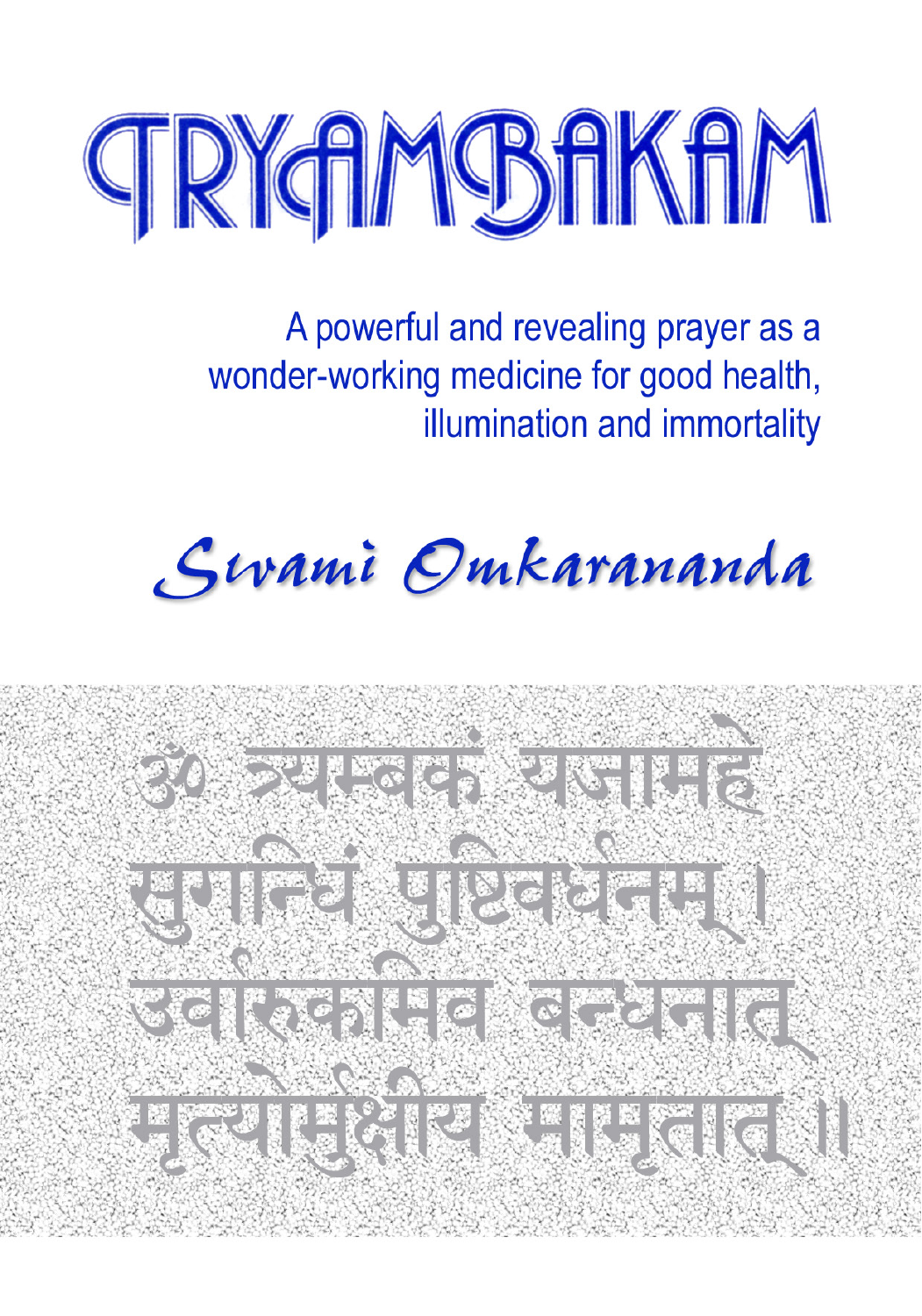#### *Content*

| The Mahā-mrtyuñjaya Mantra5  |
|------------------------------|
| The explanations by          |
| The Blessings of             |
| Retrospective explanations26 |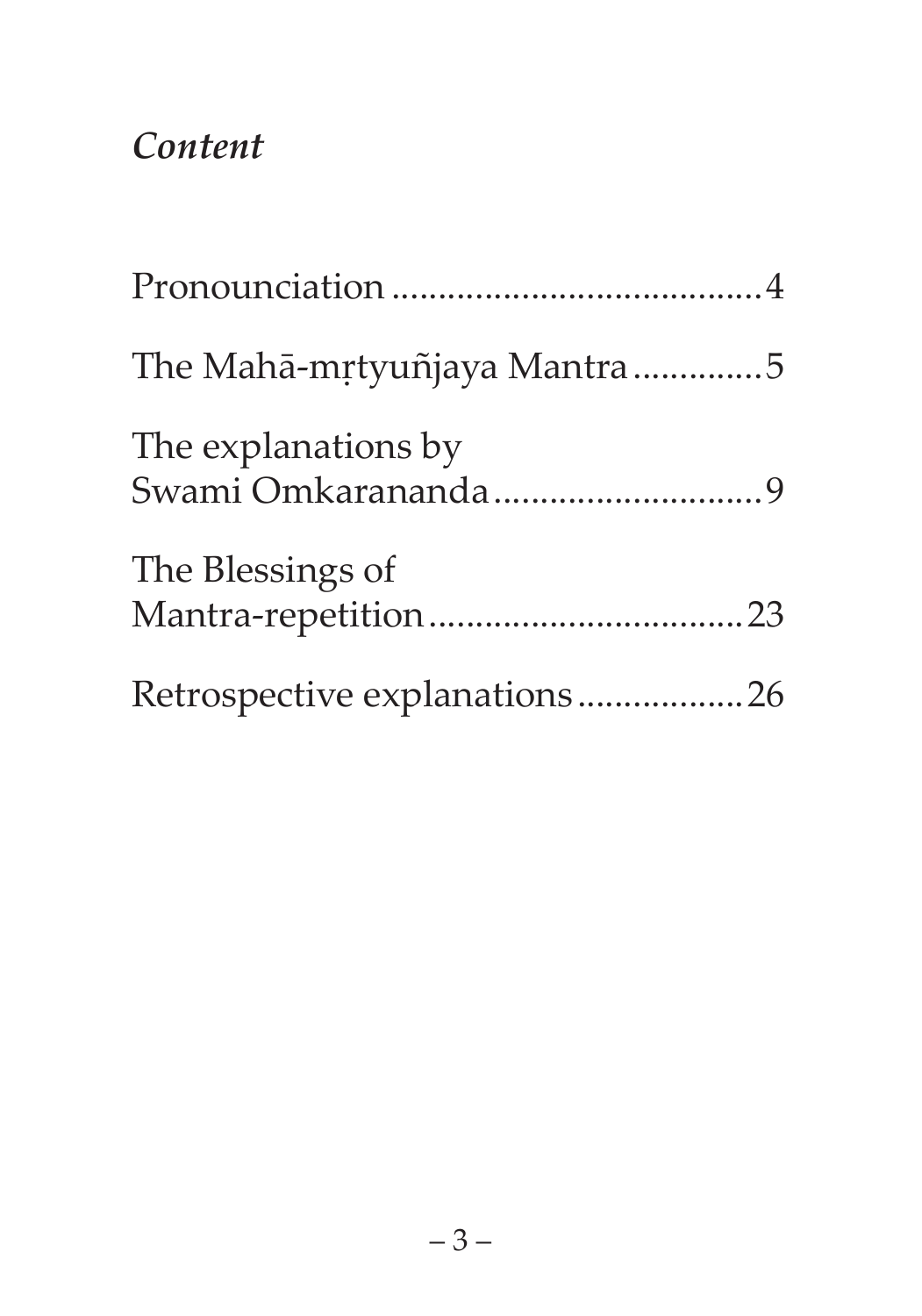#### *Pronounciation*

- a short like the *a* in *organ* or the *u* in *but*
- ! long like the *a* in *far*
- i short like the *i* in *pin*
- # long like the *i* in *pique*
- u short like the *u* in *push*
- & like the *ri* in *Rita* (but more like French *ru*)
- e like the *e* in *they*.
- o like the *o* in *go*.
- < (anusvara)-a resonant nasal like the *n* in the French word *bon*.
- j as in *joy*
- h as in *home*
- z as the *sh* in *shine*
- ; as the *sh* in *hush*
- q as in *tub*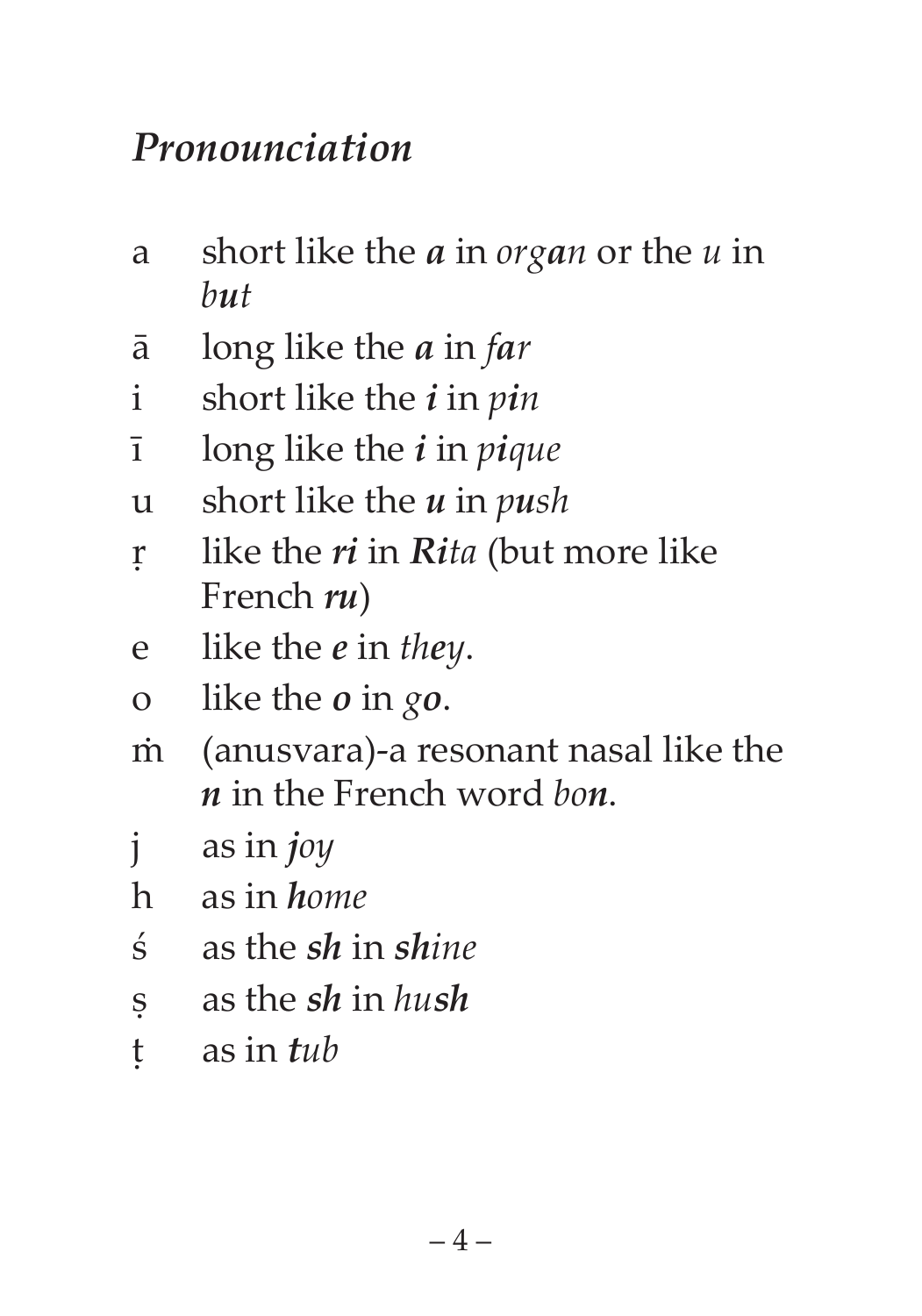#### *The Mah!-m&tyu]jaya Mantra*

## ॐ त्र्यम्बकं यजामहे सुगन्धिं पुष्टिवर्धनम् । उर्वारुकमिव बन्धनान्मत्योर्मक्षीय मामतात ॥ ॐ

OM tryambakam yajāmahe sugandhim pușți-vardhanam | urvārukam iva bandhanān mrtyor muksīya māmrtāt || OM

This powerful and revealing prayer is a wonder-working medicine or formula for good health, disease-free body, long life without accidents, and moreover for experiencing God, that is for illumination and immortality.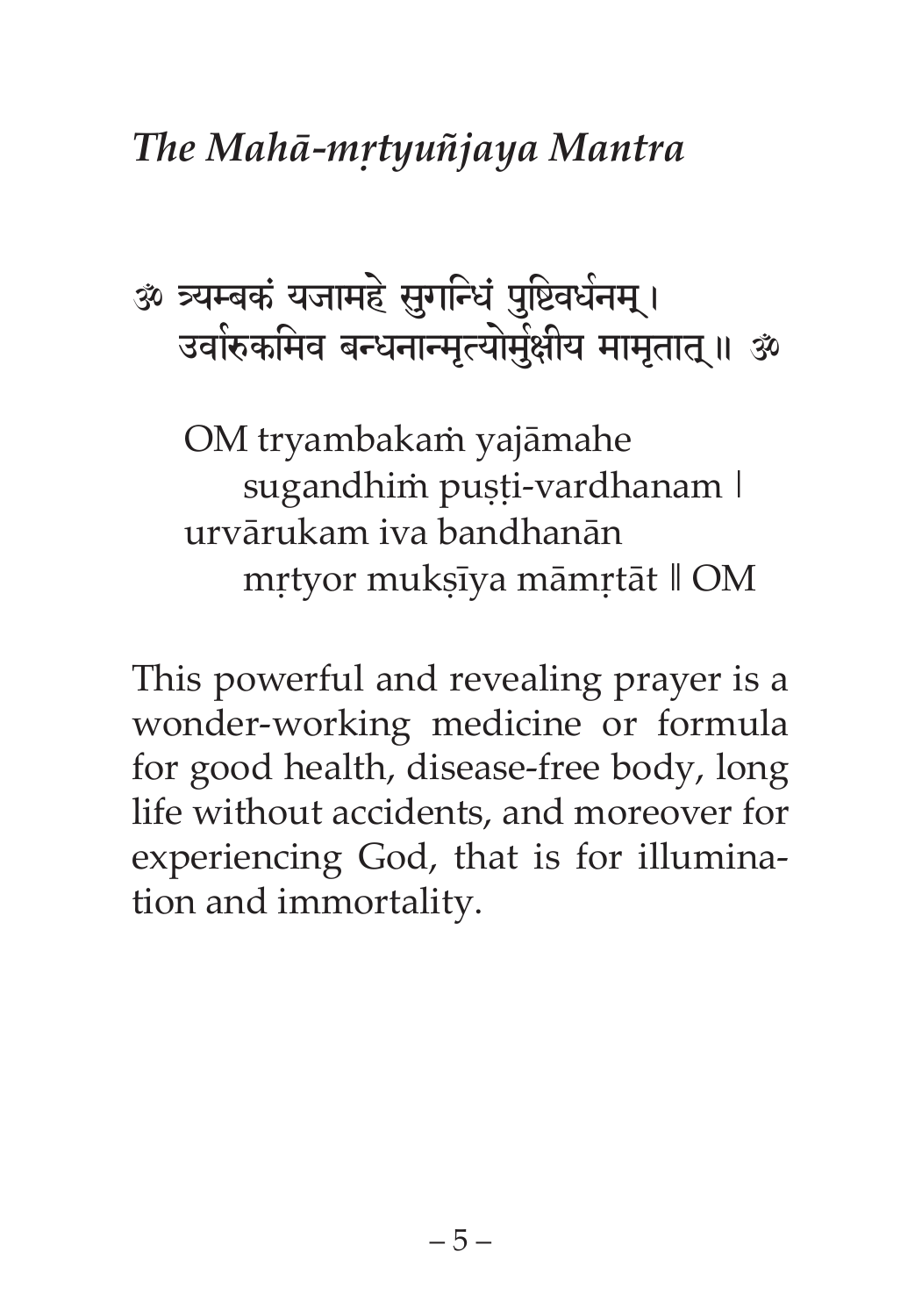We have great joy in publishing this booklet in the original Sanskrit mantra given by Swami Omkarananda, who has taught this mantra personally to us in the ashram, where it is being repeated regularly, and also sung to the accompaning by organ.

Mantras are not given by a master so easily. So it is neither usual nor a matter of course to publish mantras. But in this case it is Swami Omkarananda who has personally encouraged for this publication.

It is truly something special, if Swami Omkarananda as a monk, master and sage rooted in the supreme Truth-Consciousness, offers some of the timeless universal Sanskrit mantras under his patronage to all those who feel related with him in their hearts. Mantras are holy and purify the heart by evoking close relations with the Divine, themselves being revelations or manifesta-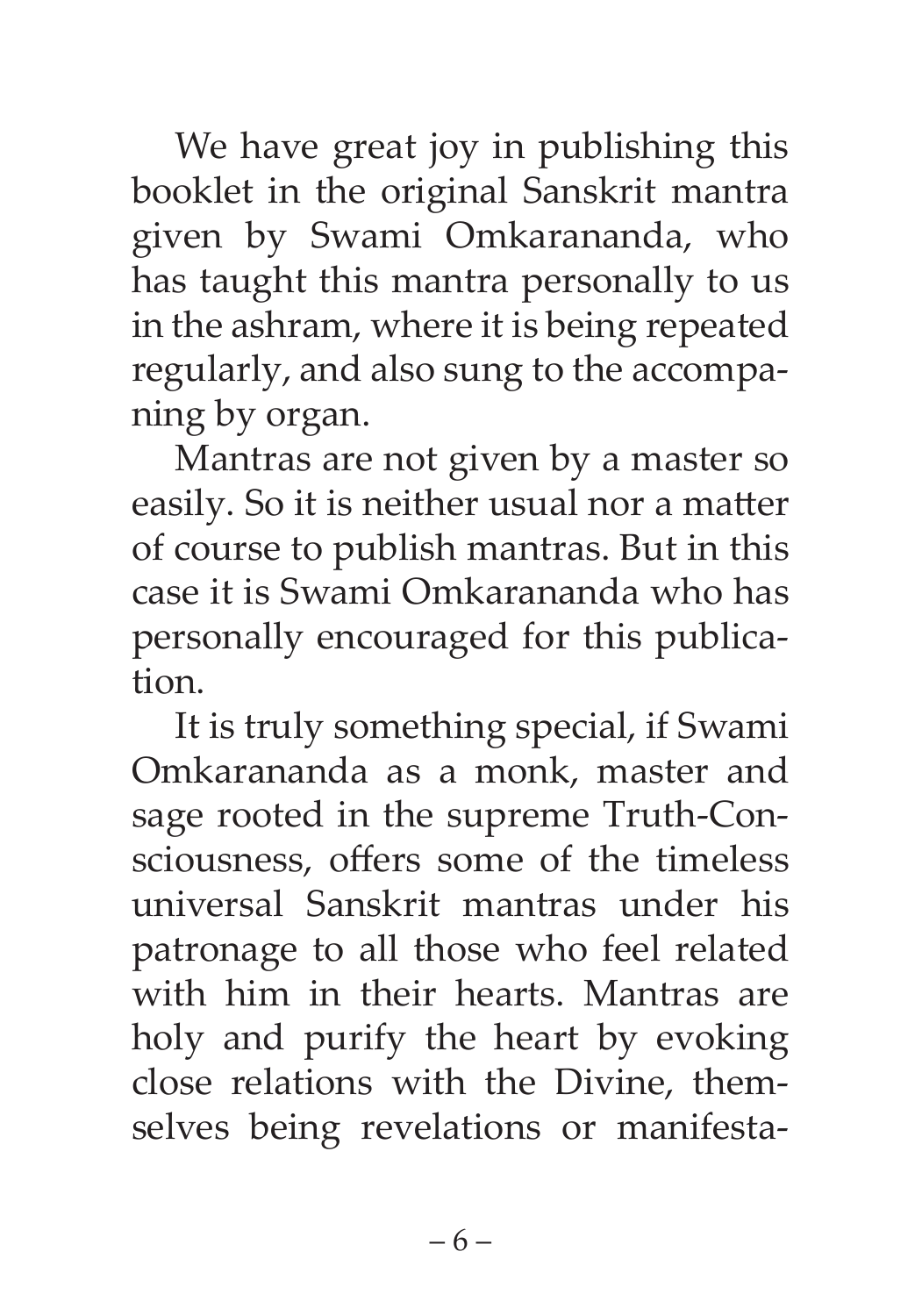tions of Supreme Truth, that is why Swami Omkarananda says,

"Mantra-repetition is the most wonderful path to God-experience. Meditation or mantra-repetition is intensive divine concentration which transforms the whole inner being, heart, mind and soul, and even the body.

Intensive mantra-meditation makes the whole consciousness powerful and awakens higher energies, elevates, sublimates, refines and transforms the lower powers, by vibrating the whole inner being with divine Consciousness.

Thus every mantra-repetition effectuates inner transformation, inner changes creating better conditions to gain victory over human limitations. It is a means and method to relate with what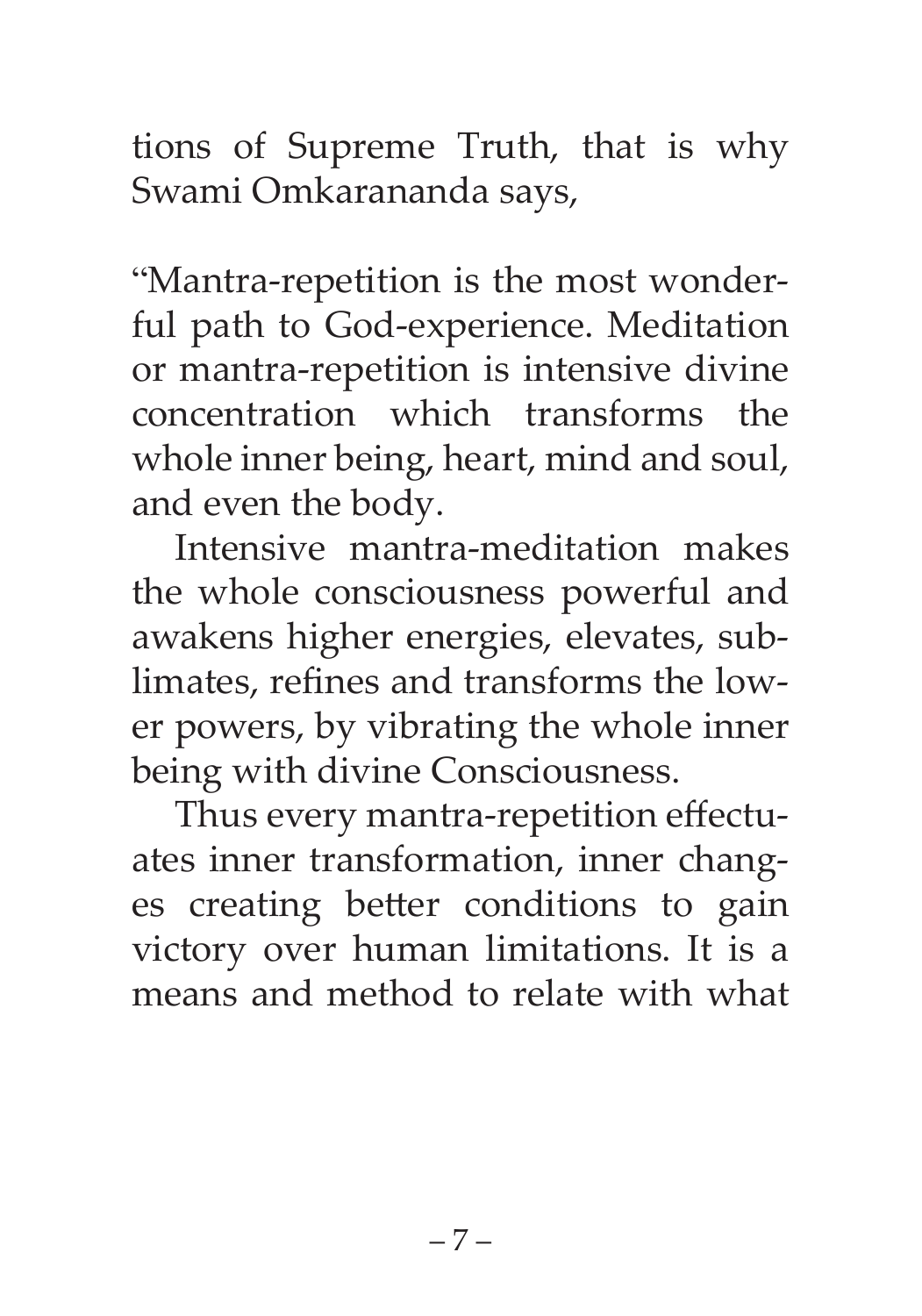is indestructible, imperishable and eternal. There is no path more wonderful and secure, clear and wise than this, for the god-lover makes the Divine take his place, replace all that is limited and human in him, by every repetition of the mantra, day by day, hour by hour.

Mantra has its effects according to the purity and faith, meekness and wisdom of a person. It is not just sounds, as one may believe, but these sounds bear in themselves a subtle body.

If scientists say that all matter is made up of whirling atoms which are vibrating energy, it contradicts common-sense and sense-perception. But if you can accept what scientists say of physical science, why not adopt the vision of the spiritual science, too, which has proved itself good during millenniums and has to be made accessible anew for people of our times."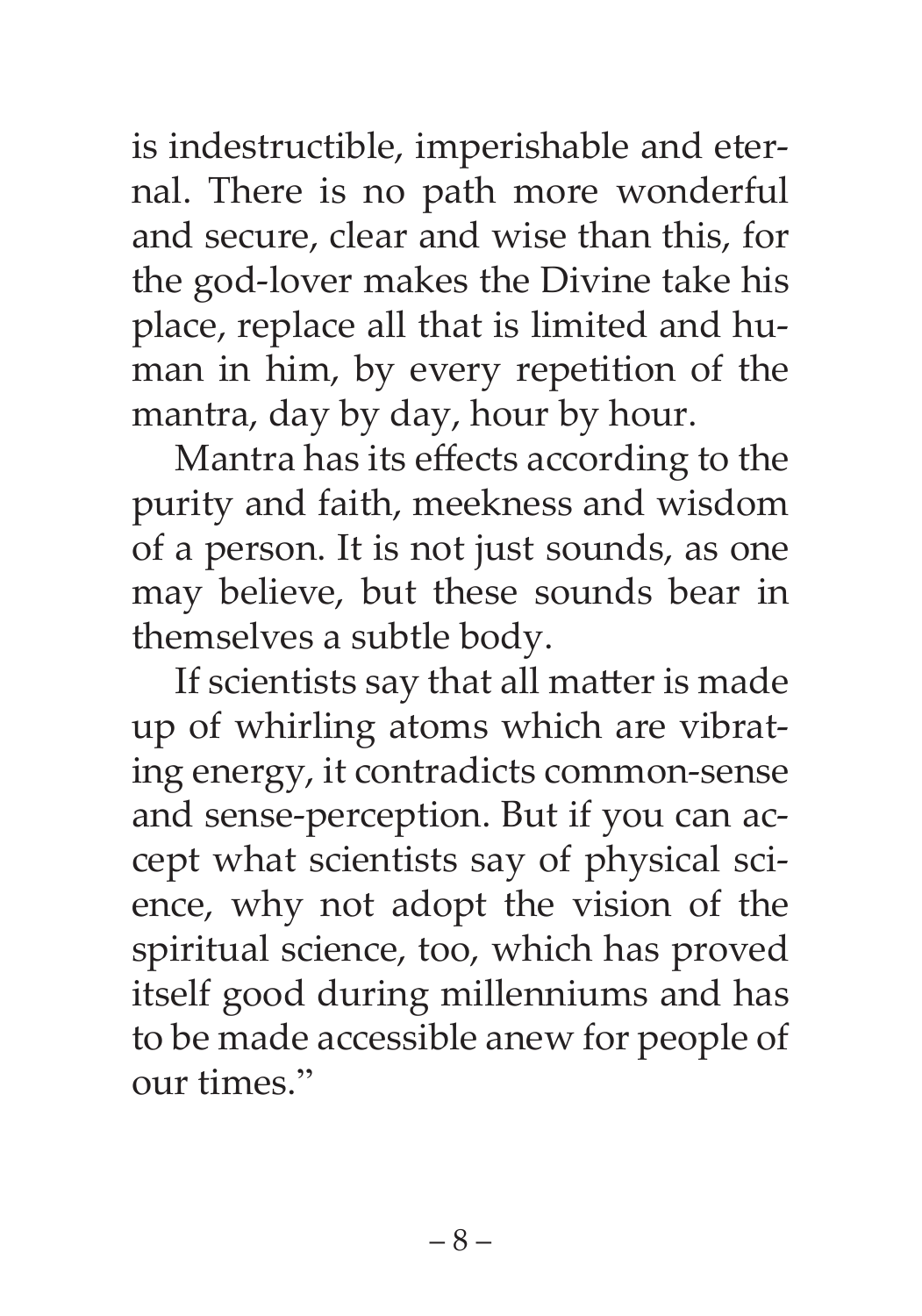## *The explanations by Swami Omkarananda*

"*OM Tryambakam ...*" is the great timeless mantra revealed by the heart of the Divine for the welfare of all god-lovers.

*OM* is a mystical word, but not so much a word but a sound which is unhearable for us but perceivable for the inner being of perfection in us. This syllable bears in itself the whole supreme divine Consciousness which has created the universe in Itself and also bears the Unrevealed and Unmanifest in Itself.

*OM* is not a Hindu concept but indeed a universal revelation and expression of the Divine Being, a true name of the Divine, a word of power, of spiritual power, blissful and blessing to the utmost degree insofar it is bearing in itself body, heart and soul of the infinite Divinity.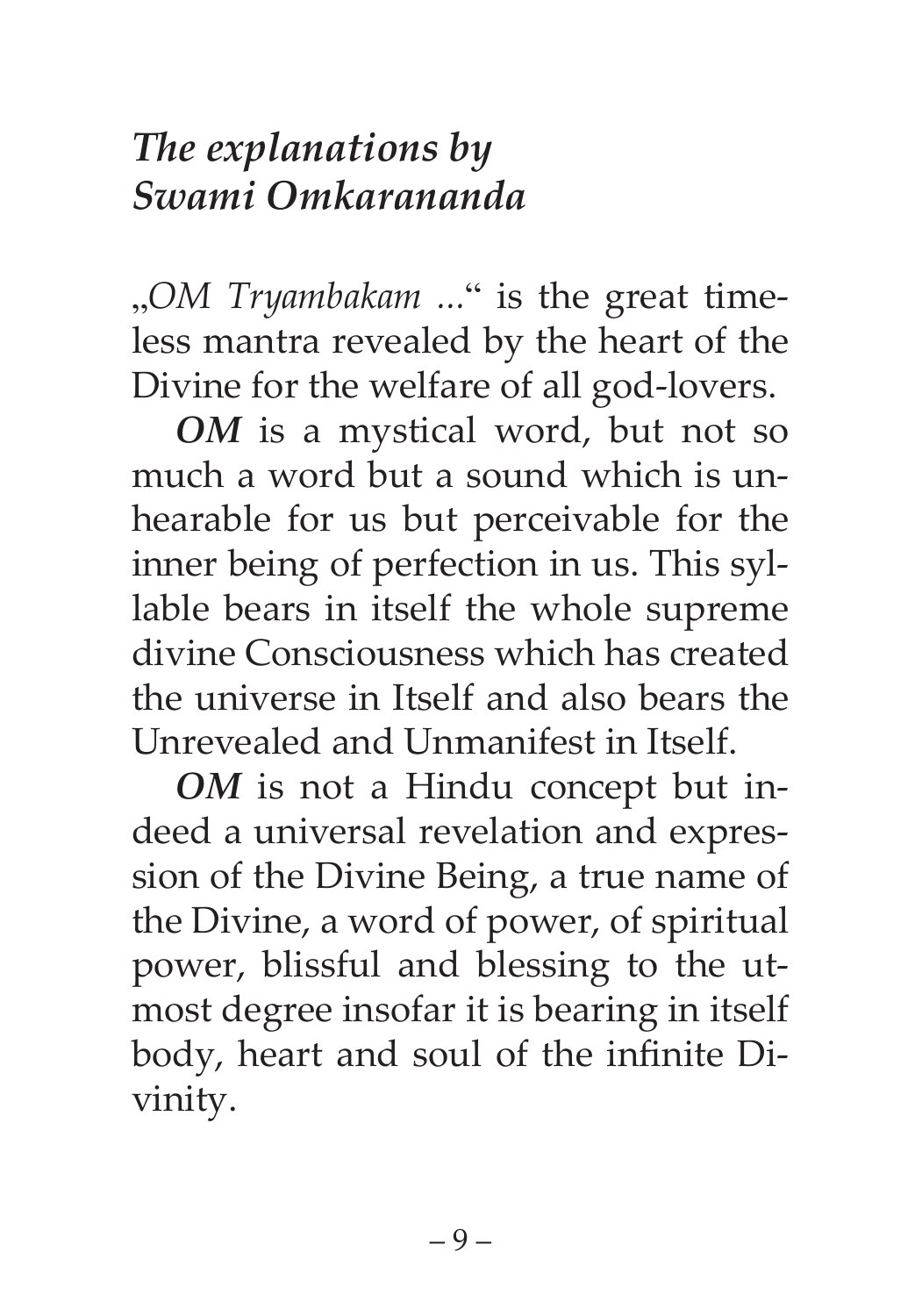By intoning the syllable *OM*, the atmosphere is being purified. This comes from the energy-body within this soundbody *OM*. In this energy-body there is the light-body, and in this light-body there is the Consciousness of Supreme Godhead embodied. Because God is omnipotent, omniscient and nothing but supreme love, light, grace, mercy and peace, all these powers of the infinite Being dwell in this word, and thus also the properties and values that characterize them. Thus by sounding *OM* you dissolve disharmonious antagonistic powers in the atmosphere, purifying also the whole inner being, render it more spiritual, effectuating also changes in other people by this repetition of OM which therefore is in every respect of highly inspirative inner value for the whole universe.

*Tryambakam* – this means: *three eyes*. The supreme Divinity has three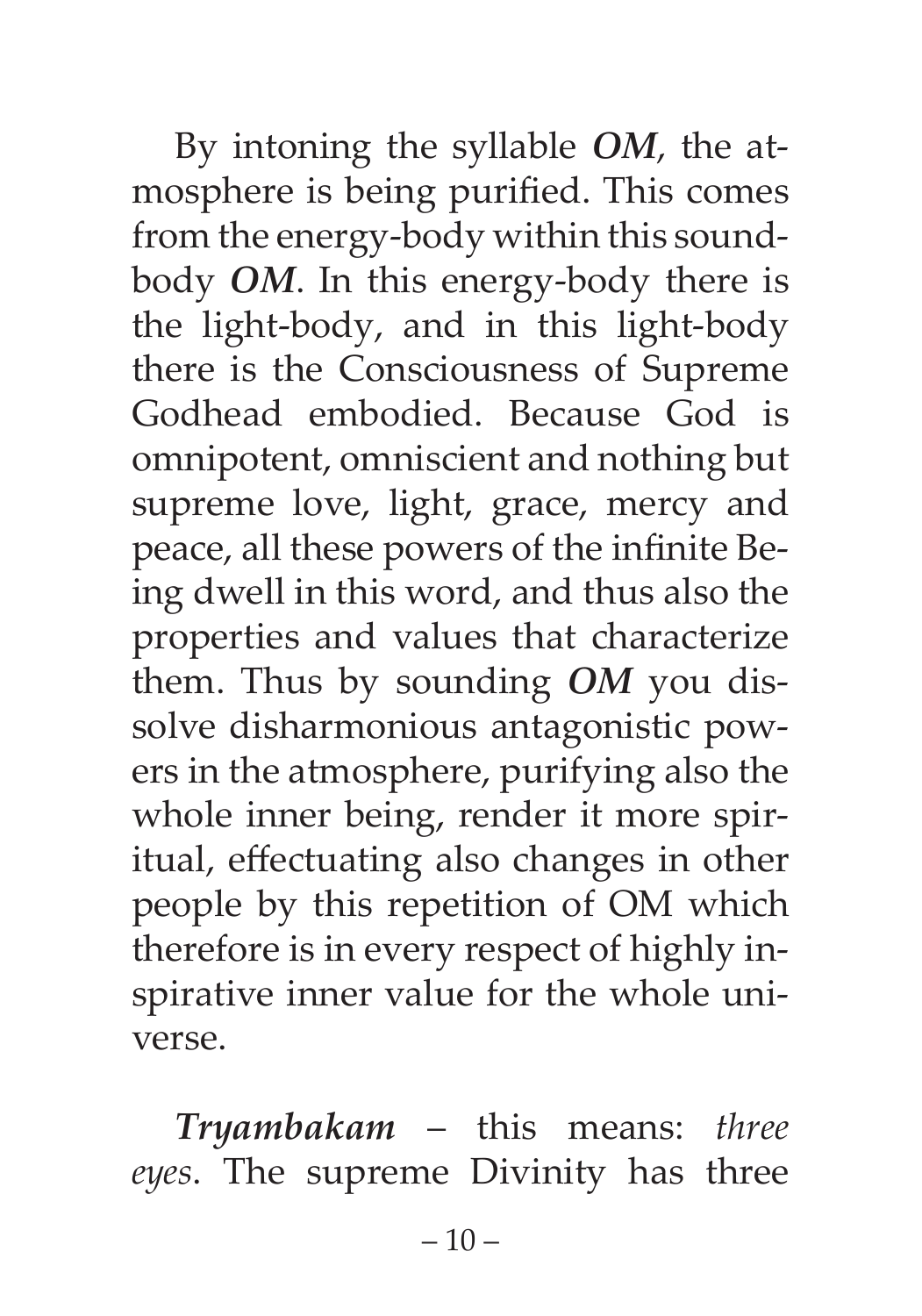eyes. The *Third Eye* is the eye of infinite knowledge, unending knowledge, the eye of omniscience, of the knowledge that knows all and everything, knowledge of supreme truth, knowledge of every kind.

If Bible says that the hairs on your head are counted by God, then this is this knowledge which is in God. He really knows all and everything about you, since you came into being, and not only since your birth on this earth, but since you started to exist in the Infinite, in the realm of manifested existence.

Endless knowledge, overwhelming fullness of knowledge, extraordinary, indescribable and enormous knowledge, the fire of infinite knowledge, is the *Third Eye* of the Divine which sees everywhere at the same time, knows everything at once. For a human being it is nearly impossible to recognize two things within the same moment. If you think you can do so, even recognizing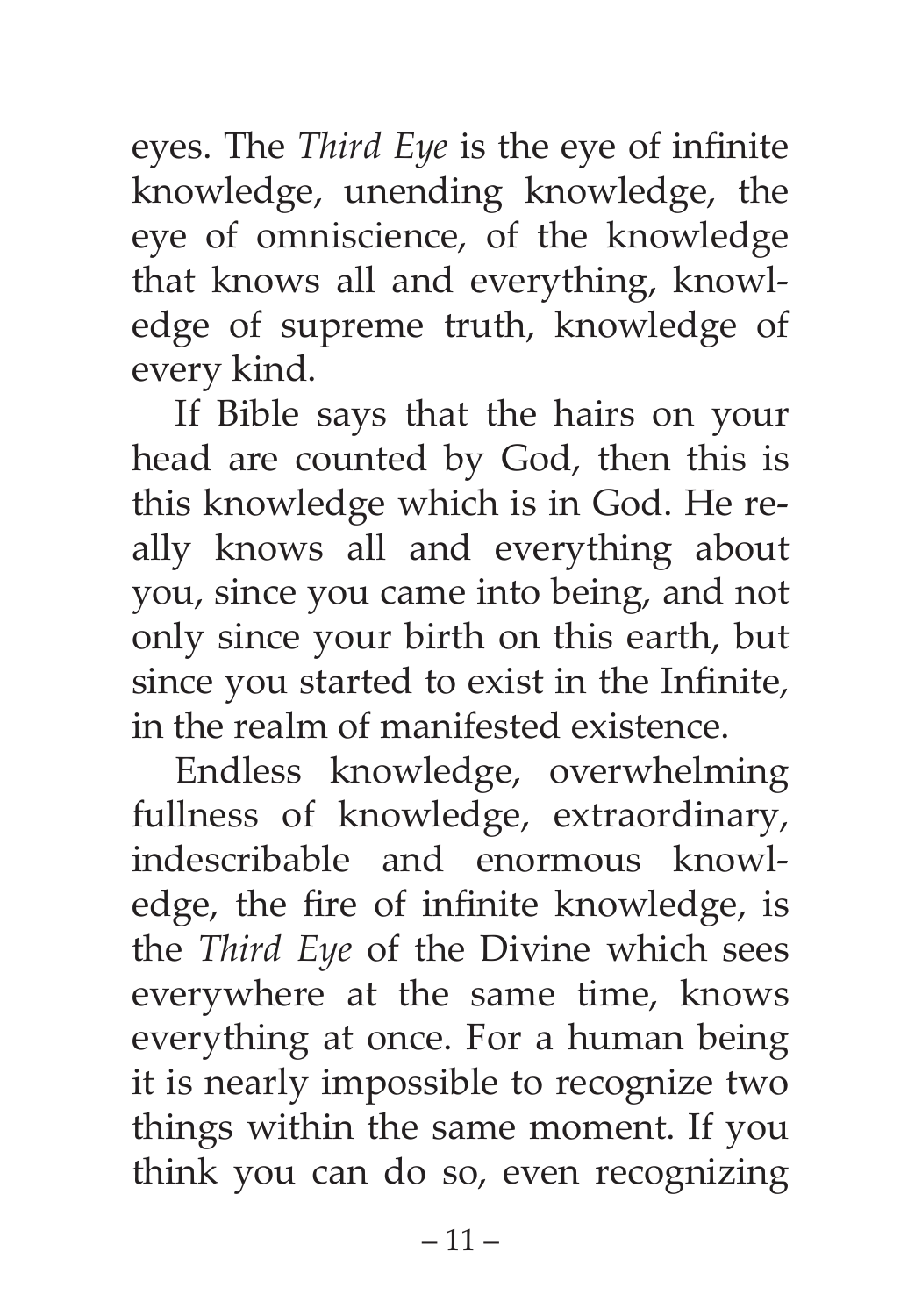two, three or four things atonce, it is just illusion rendering such impression because intelligence is working with indescribable speed jumping from one object to the other, one knowledge to the other.

The Divine however knows innumerable things at the same time. For human reason this extraordinary knowledge is embarrassing, exceeding his capacity to grasp.

If you are in Zurich and see everything in Zurich, you cannot see at the same time what is going on in London and see everything also in New York and moreover everything in heaven and in all invisible worlds at the same time. But in God all this goes on in the same moment. He is the witness of all things at the same time.

*His* eye is everywhere at once, whilst *your* eyes are but at one place. *His* ear is everywhere, *your* ears are only at one place.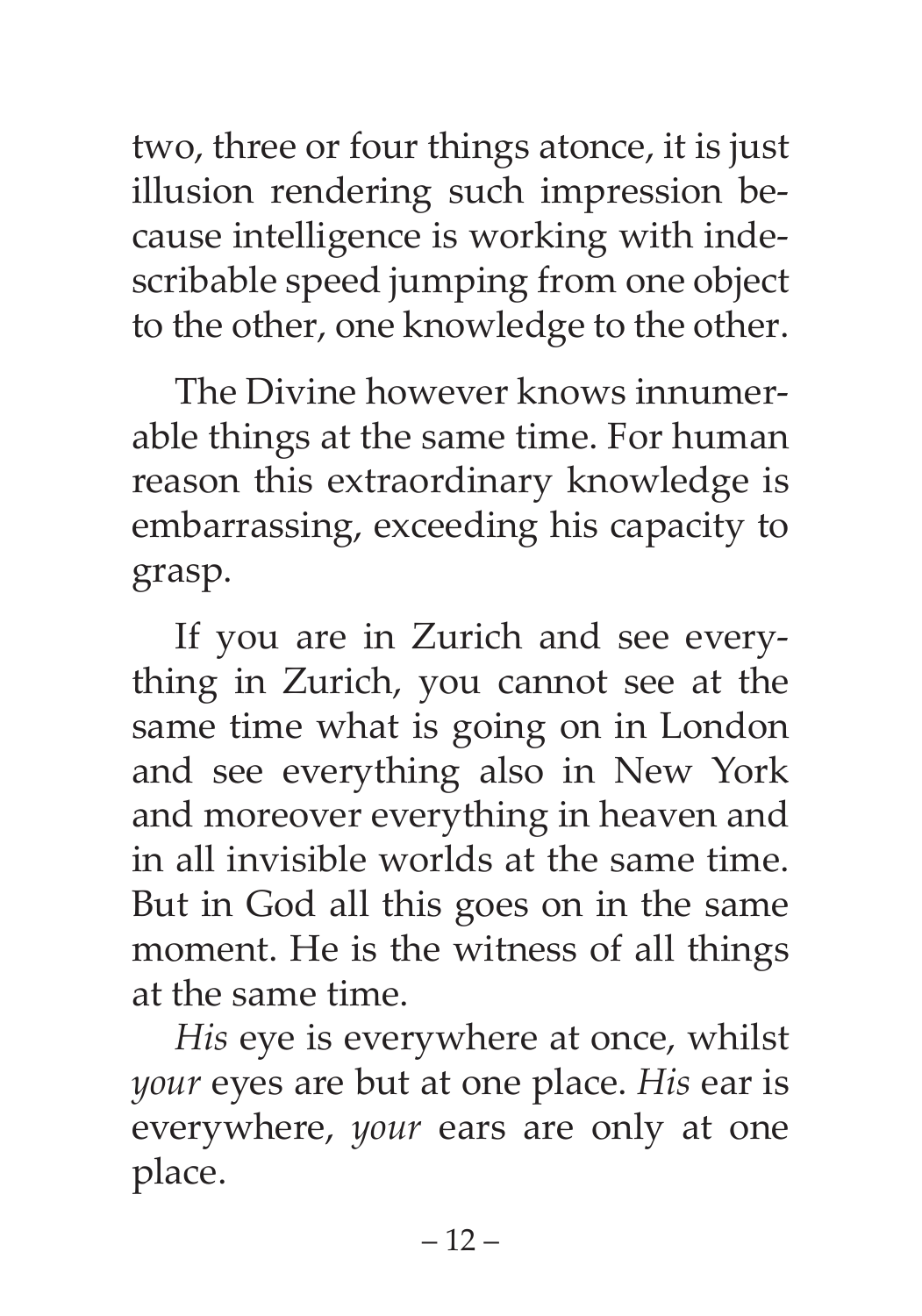All this means *tryambakam* – three eyes.

These three eyes are also representing the trinity "Supreme Existence, Knowledge, Bliss" – the supreme powers of Godhead. There are still many more explanations for trinity, but we cannot enter here into this wide field.

 $y$ *ajāmahe* means: *I meditate, I adore, I revere*. The picture of this supreme Godhead with three eyes is highly symbolic. Every symbol refers to some aspect of infinite reality.

*sugandhim* is composed of *su* (good) and *gandha* (fragrance, odour).

*sugandhim* thus means: *God is most precious fragrance*, the Divine is full of supreme odours, full of the fragrance of unlimited love, a love without any distorting or dark powers. Human love is always related with hate, too. It is limited because selfishness, pride and ar-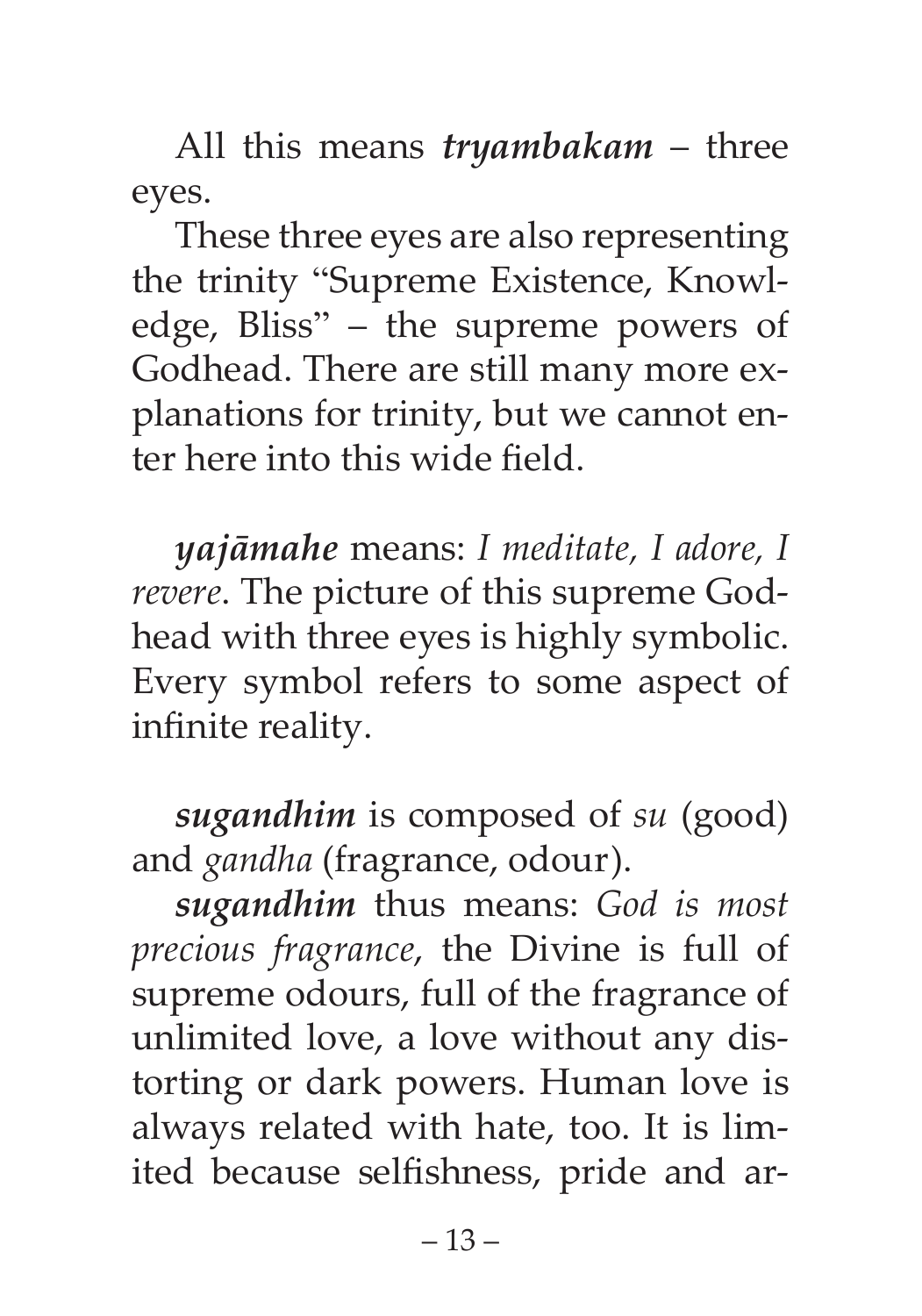rogance are contained in it. Such love quickly changes or transmutes into its opposite, and thus is reprehensible love.

The more selfless, divine, the less limited, the more dissolved from human nature it is, the more love spreads fragrance. Such love of infinite purity and perfection we find in the Divine. Thus God is source and expression of perfect fragrance. All that is of supreme value is also of most precious odour.

*pusti vardhanam* means that this wondrous omniscient Godhead *nourishes and sustains* all life-forms. There is no desire or need that cannot be satiated. God who is omniscient and all-merciful, all-compassionate, responds to every demand of the God-lover immediately, increasing his inner and also outer wealth, procuring food and air to sustain his life. God is your caretaker now and hereafter.

But Truth alone can nourish truly. It is God alone who nourishes all creation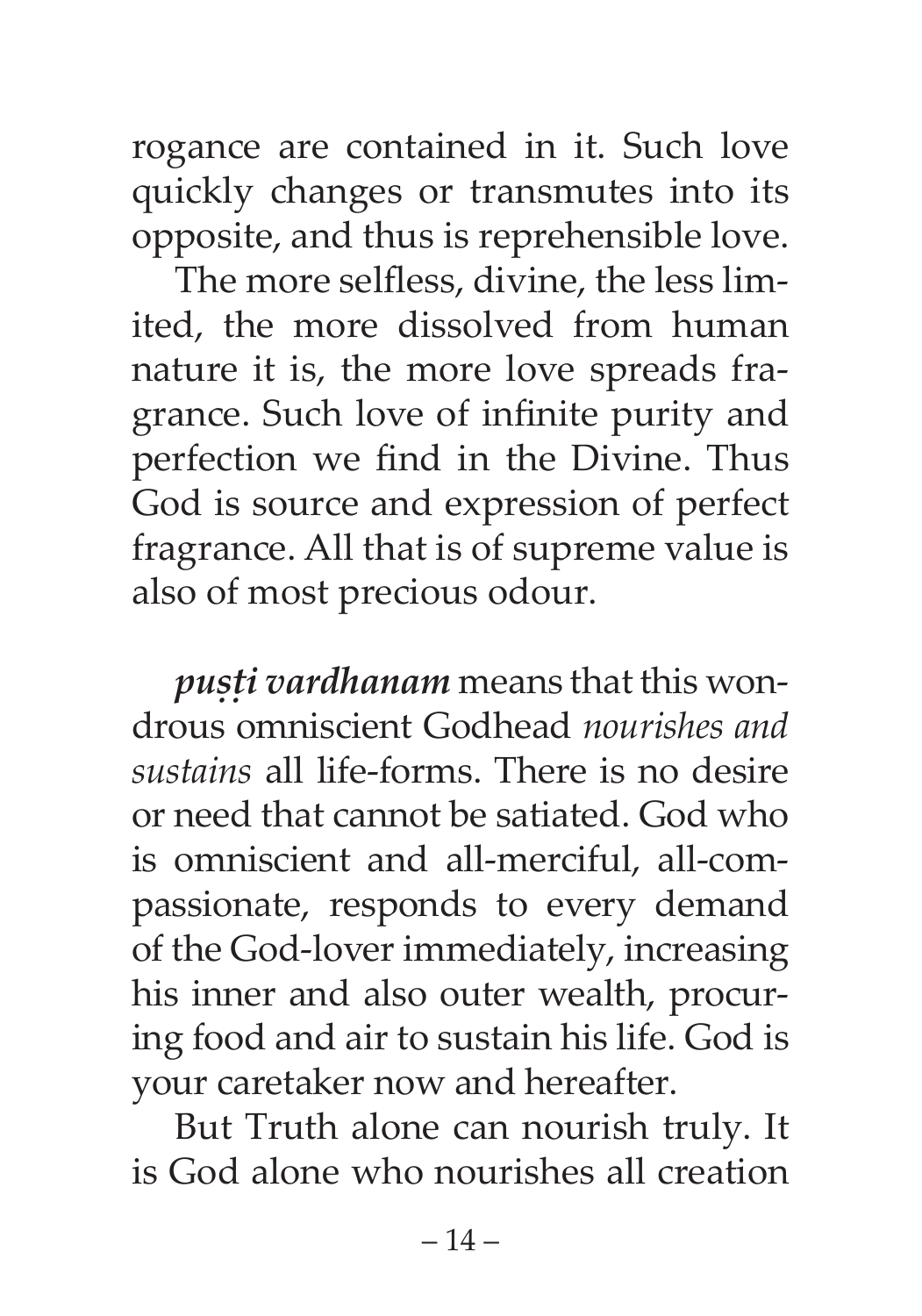and all life, for creation and life have their source in Him. He is the true sustainer.

**urvārukam iva bandhanāt** = Like the *fruit from the twig*, ...

 $mrty$ *or mukstya* = ... like that, dissolve *me from the fetters of death ...*

Liberate me from all limitations, from all darkness and every unhappy circumstances, give me strength and health and bestow on me divine qualities, nourish me with divine wisdom and eternal values and grant me divine experience.

May God liberate me from death, not only from physical death, but death of any kind. Spiritual ignorance is death, lack of devotion and love is death. For example there is a person who does not see beauty, has no eyes to perceive beauty, and thus everything is ugly around him.

For another person everything appears untrue, because his thoughts, feel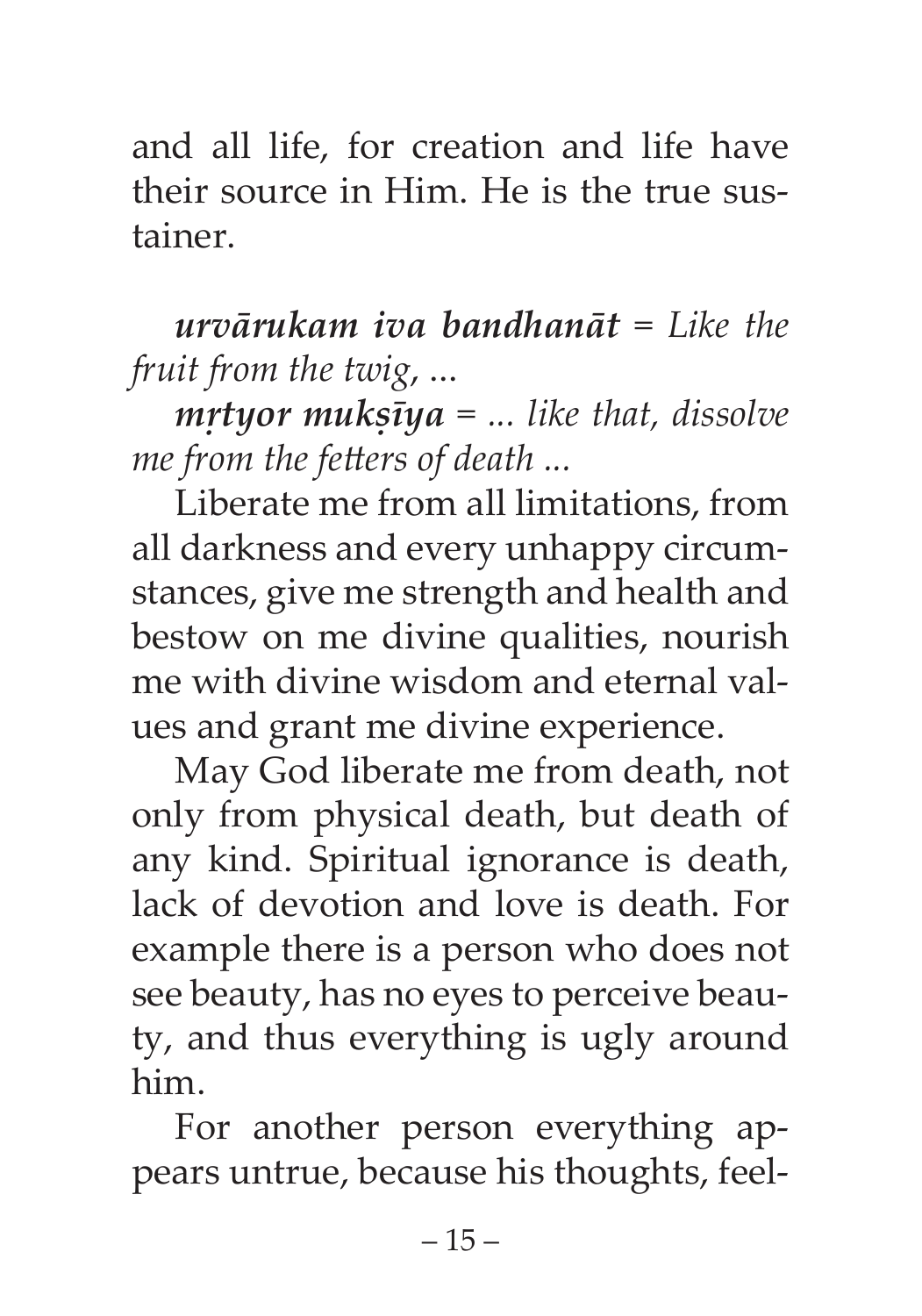ings and expressions are untrue: he is inaccessible for the Divine who is the Truth of all truths. Like that there are all kinds of death.

The god-lover asks the Divine to free him of all forms of death – *and God liberates him!*

Great patience, endurance power, selflessness, purity and freedom from ego are essential preconditions for divine experience. Thus these qualities are truly great treasures and the essence and joy of life. Where these qualities are lacking, there is darkness and unhappiness, woe and weeping.

*māmrtāt* = ... but not from immortal*ity. Amrita* means immortal, deathless. God grants us the nectar of immortality and nourishes us with it, makes us consciously experience our deathlessness as also eternity and fullness of life.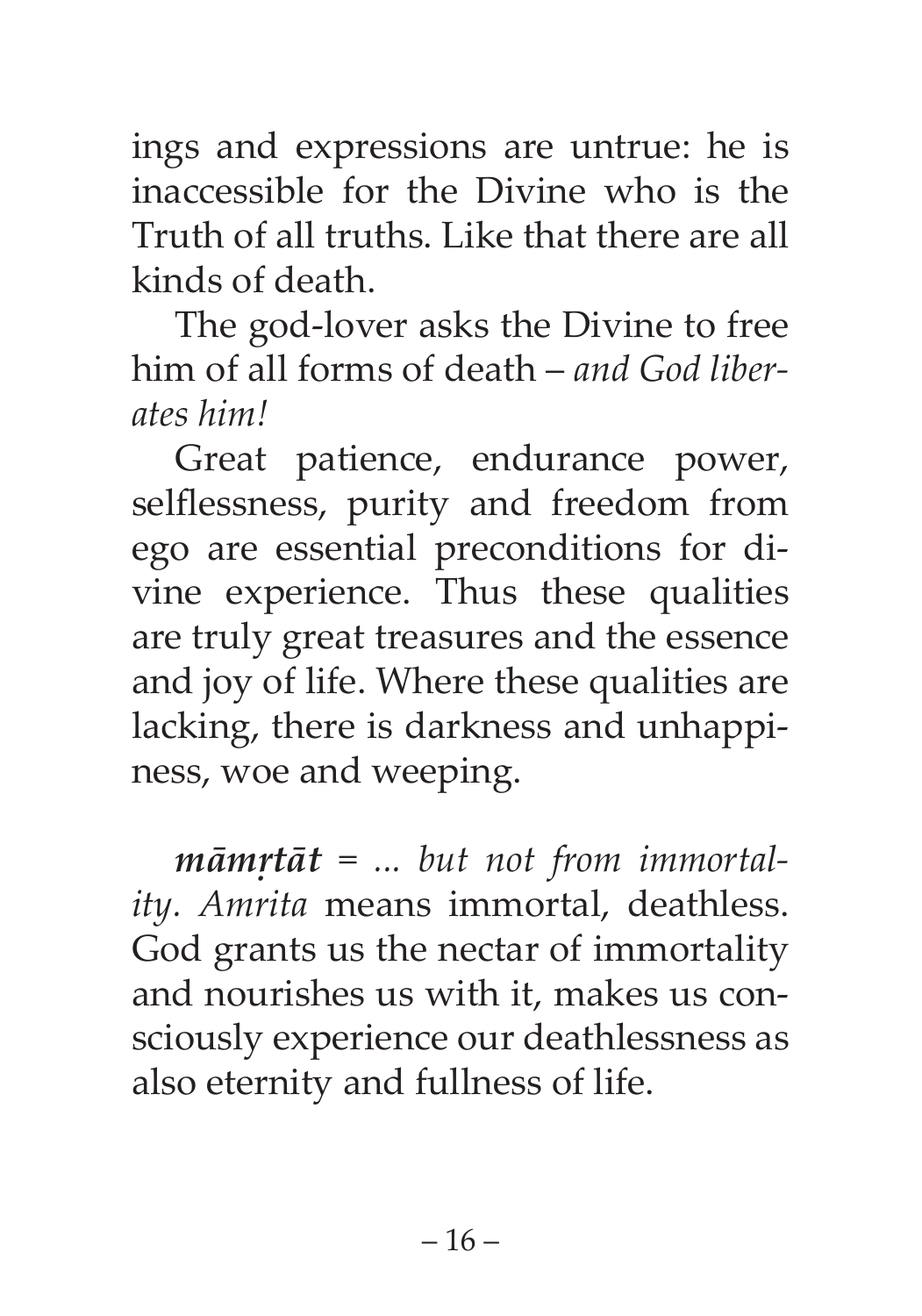#### The whole Mantra:

*Oh God Omnipresent and Omniscient, I adore you by meditating with this mantra. Oh Lord full of precious fragrance and unlimited Love, you nourishes and sustains all forms of life. Like the fruit dissolves from the twig, liberate us from the fetters of death and grant us the nectar of your Immortality!*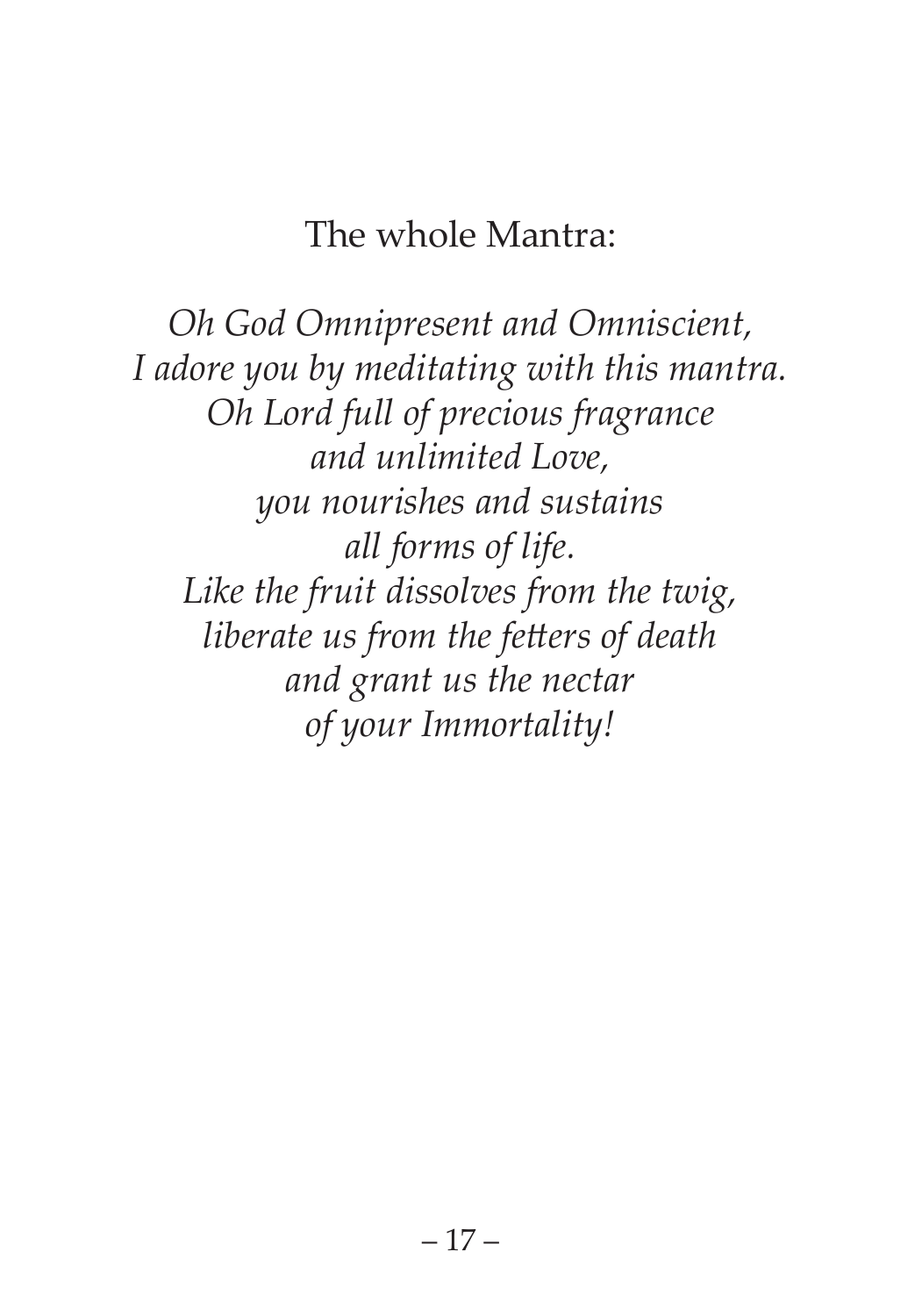This mantra you may repeat again and again with this meaning before your inner eye, your inner eye directed towards the Lord who is the wondrous Light in you and around you. Think of this Godhead full of wonders, allseeing, omniscient, all-perceiving and all-penetrating.

This Godhead is immediately before you, above you, and is in your eyes, in your soul, behind and aside you, before you and all around you. Wherever you gaze there is God before you, and if it is not possible for you to envisage God with a picture, then imagine Him as radiating sun-ball, as beaming Light, and let this Sun come quite near to you, concentrating yourself on this Light.

If you repeat in this manner, great blessings will come to you, your inner being will change, transform, you will become a new man, a totally new human being, and moreover this mantra will grant you best health and preserve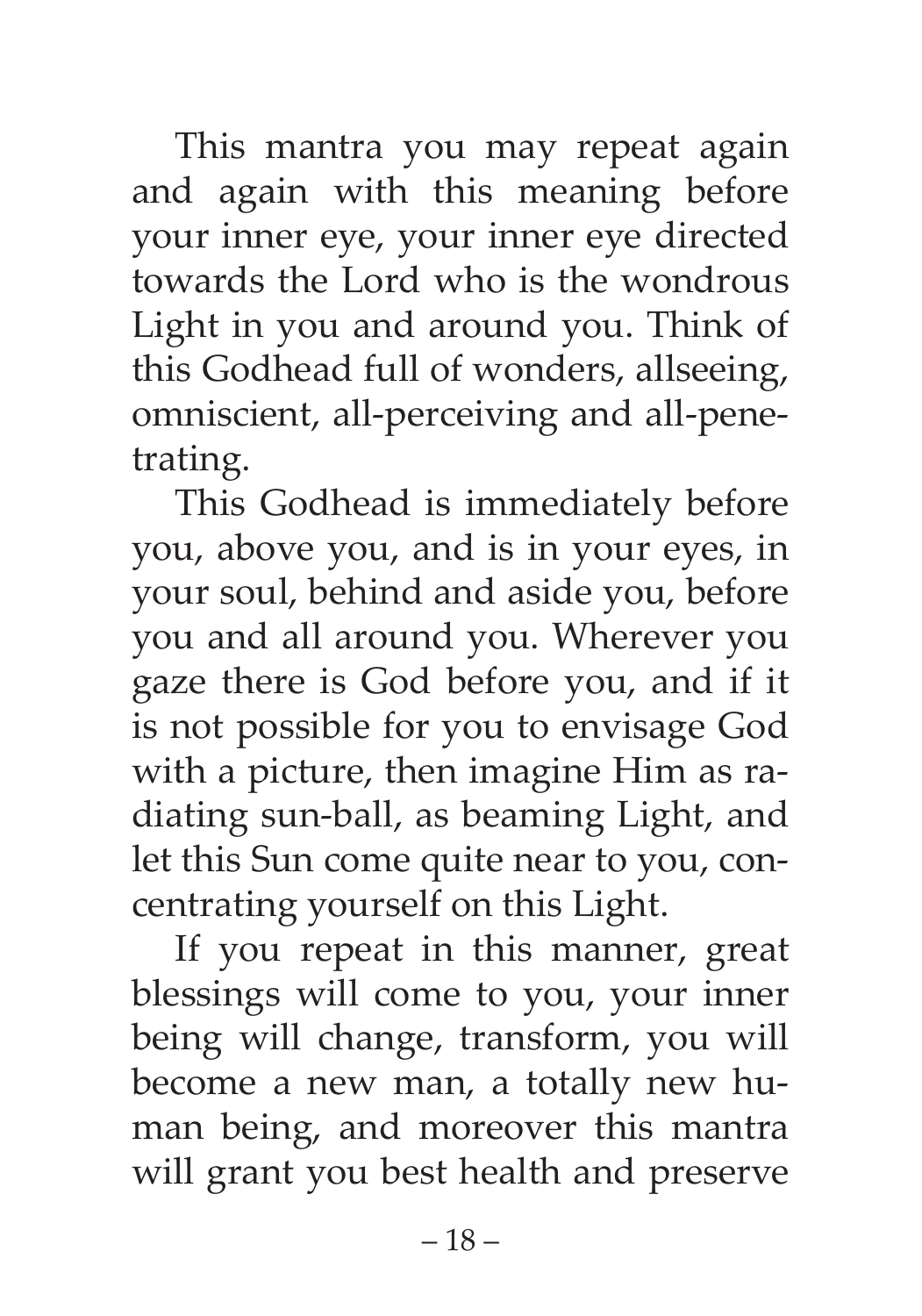you from all kinds of unhappy incidents. Not even the earth can quake under your feet, no danger can approach you. You will be protected wherever you are, and if you suffer from malady, this will be but for short. You will enjoy longevity, and not only this but you will experience eternal Life. You will be immortal. This mantra brings in much blessing. So repeat it unceasingly.

If diversions come in, transform them into a means for god-experience, for sensing the Divine through it, immediately. Instead of thinking of God, you may have suddenly the picture of a car, or that of your mother, in your head. Transform this picture atonce into a beautiful fragrant flower which you put at the Divine Feet, in that wondrous Light of Omnipresence which is all-seeing, all-knowing, all-loving, all-healing, all-illuminating, all-responding.

Proceed concentrating on the Divine, ponder about His Being, repeating the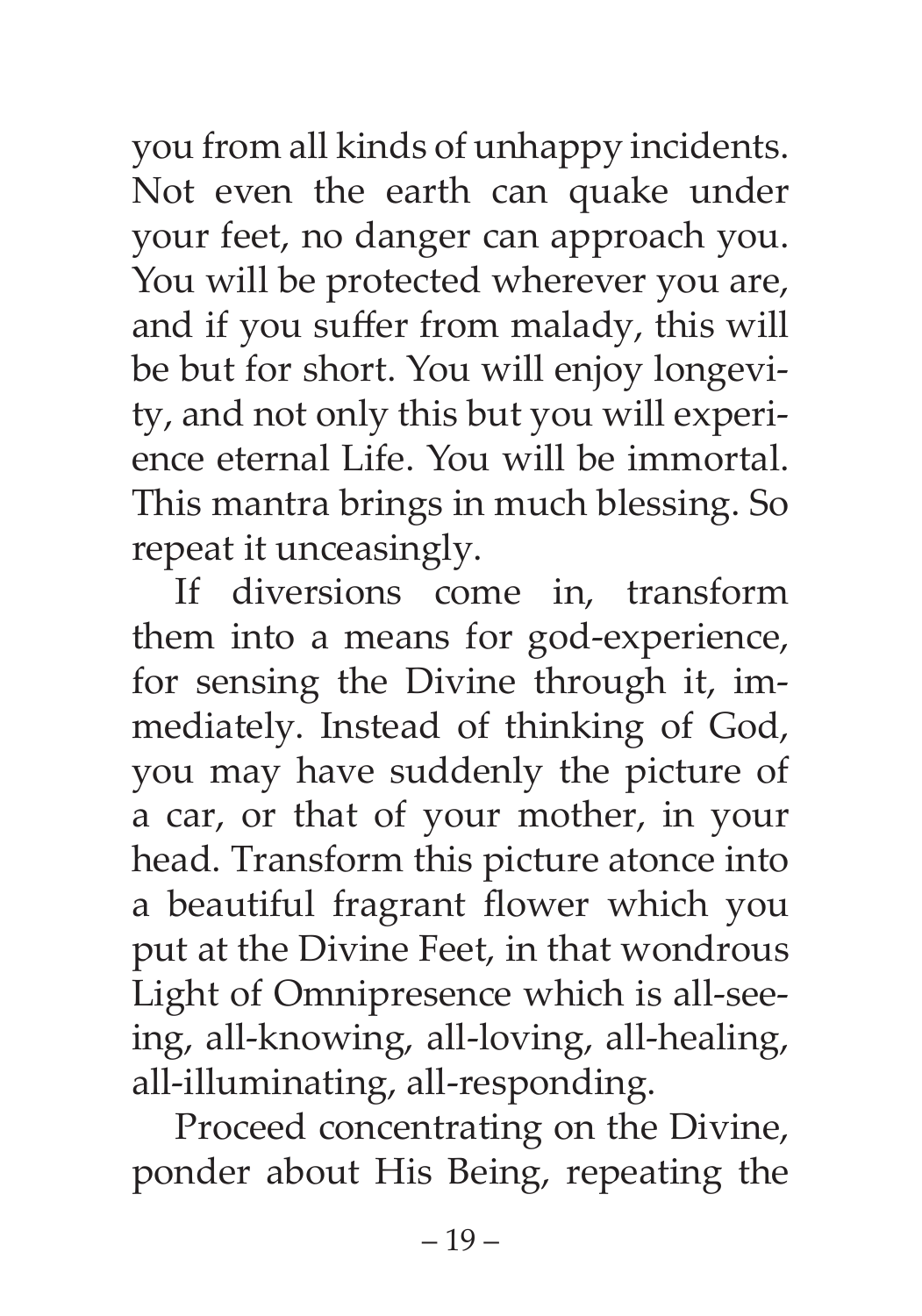Mantra all the time. If you do so for one whole hour without interruption, your soul and your eyes will be filled with peace, you will get enormous strength, all maladies and pains will dissolve. The Divine will grant you protection and grace.

Try to concentrate on the Light of divine Presence, heightening this concentration still by knowing in your Heart of the Truth: The Divine is the Beauty of beauties, Love of love, Joy of joys, Mother of mothers, Wealth of wealth, Life of life, Power of powers, Freedom of freedom, Perfection of perfections. If you have the Divine, you have all and still more. You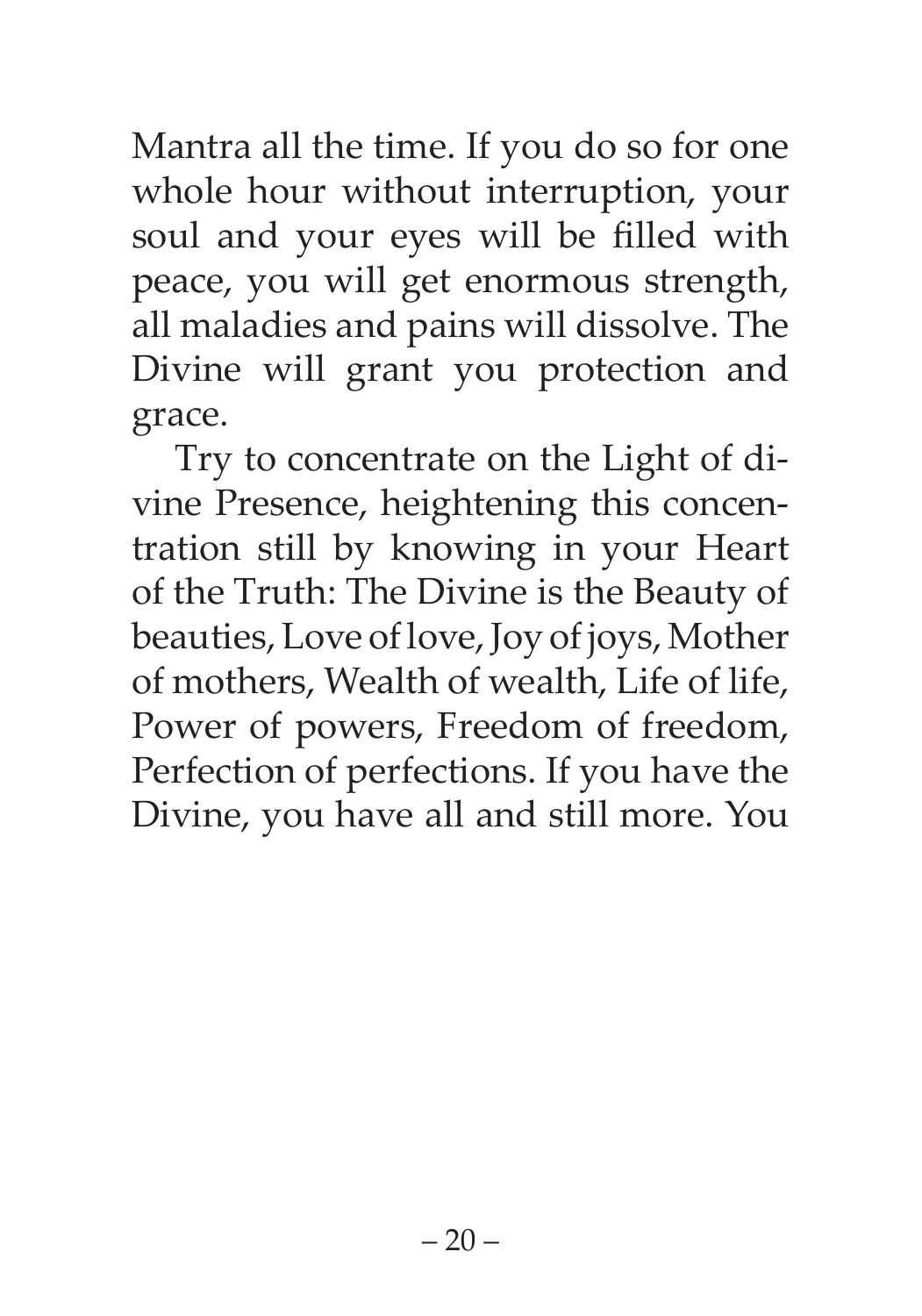will become a rare and wonderful personality, a light for the world, and nothing can destroy you. You will be always healthy, radiating, peaceful, joyous, full of wisdom and healing powers.

Proceed further and further to direct your inner attention on the Divine, and thus make the Divine more and more interesting. Feel how the Divine helps you, how Grace flows into you perfecting your whole being. The influence of divine Presence illuminates you inwardly, makes you full of peace, joy, knowledge and strength, grants you eternal life and permanent wealth.

Thus the God-lover meditates by help of this mantra on God, adores God, prays to God, reveres God, meditating on the meaning of this mantra in heart and intelligence, taking up and preserving this meaning into his heart. In case of such mantra-repetition, the results are grand.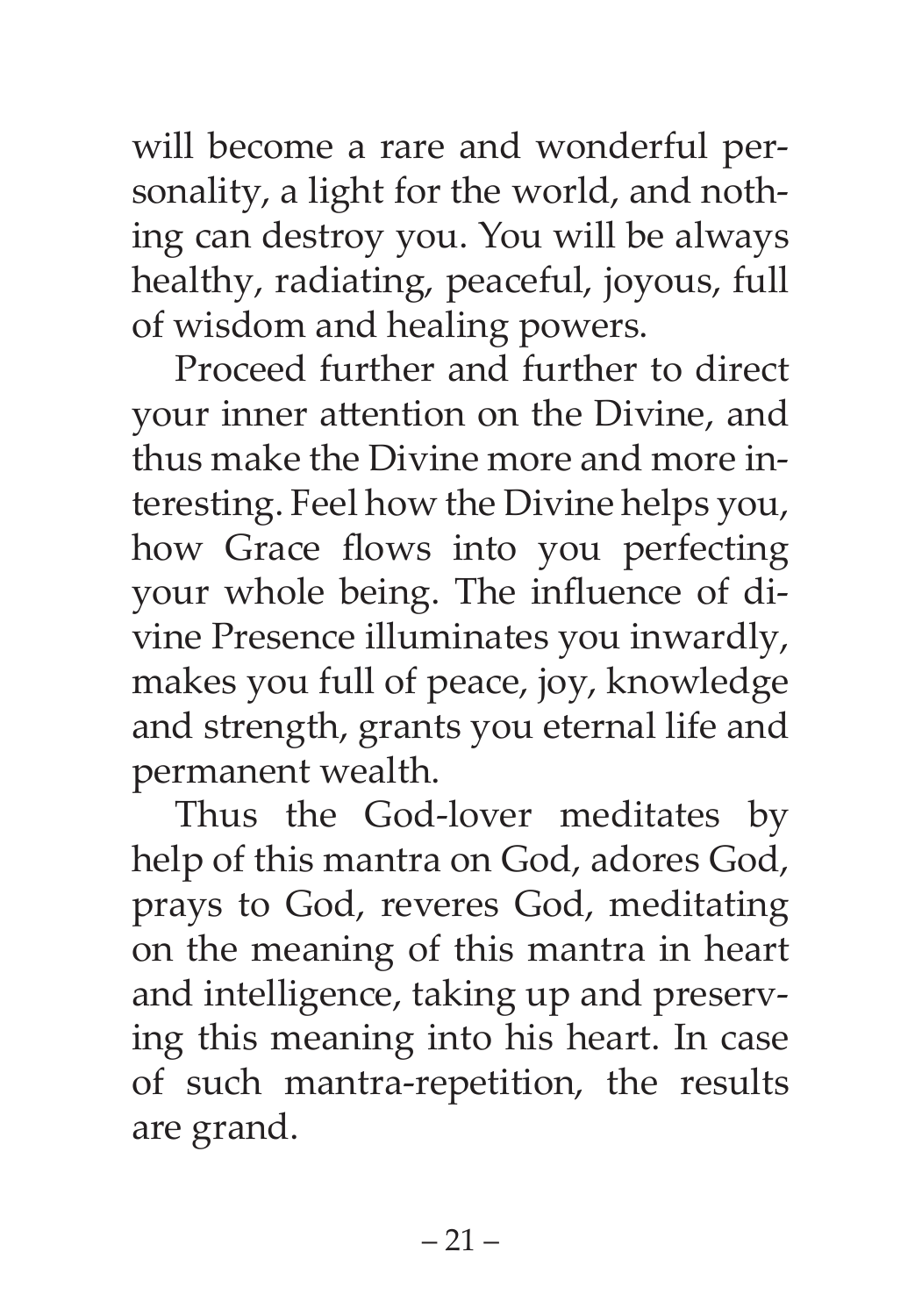Now you know the meaning of this mantra and moreover are conscious of the Divine which is addressed in this prayer. Because this Divine is omnipresent, it is also in the air you breathe, as Light in your soul and everywhere around you as infinite peace, perfection and power.

God is present in you and outside you, in your heart and in your body and everywhere, as endless healing, elevating, transforming power. Recognize this Divine, know this God.

God is One, not two. There is not a catholic and a protestant God, but God who is one God, one Truth, eternal Godhead, the God of the Bible and of all religions, the one God experienced by all saints and sages.

Air is everywhere one and the same air which sustains life everywhere in the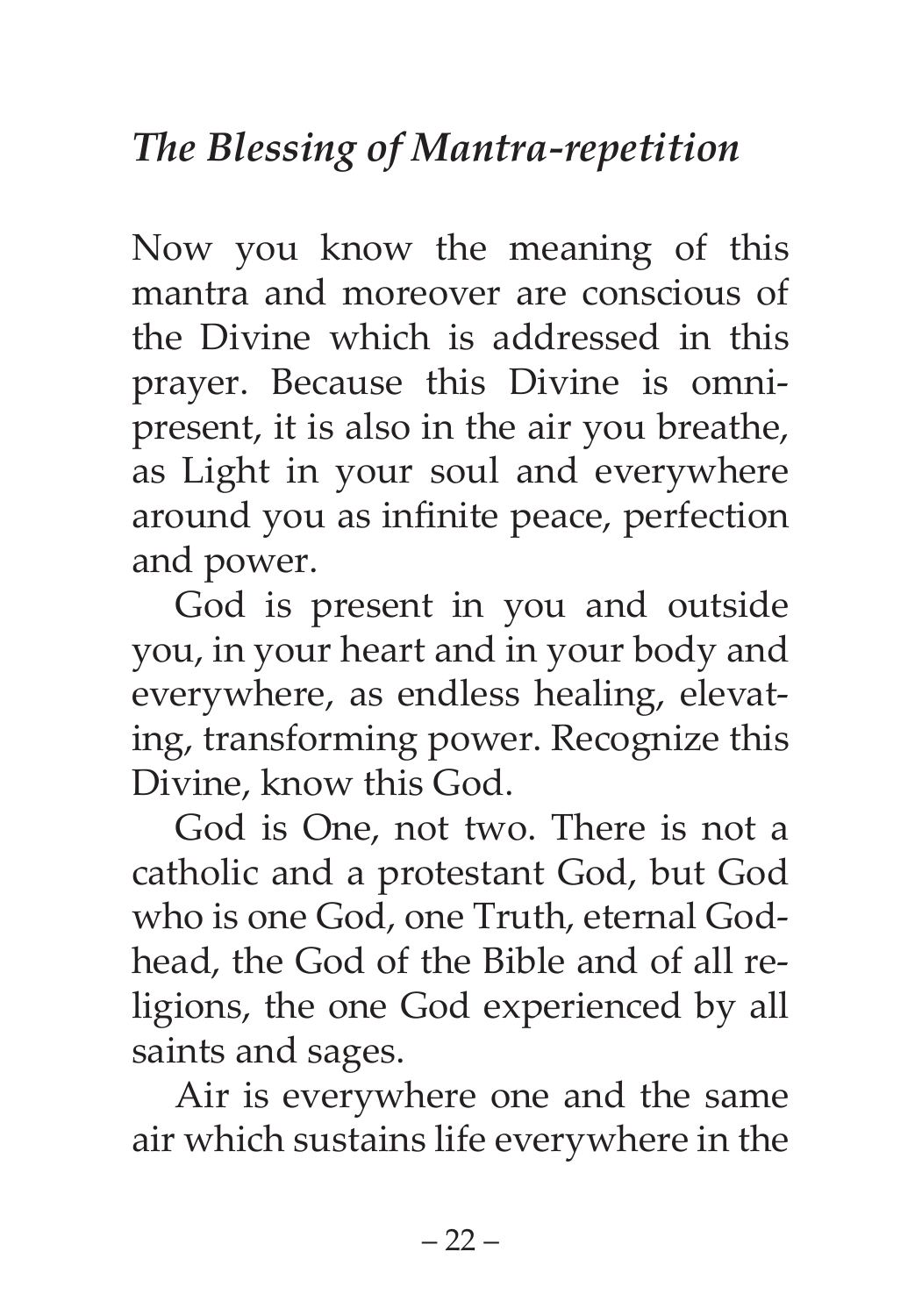world. There is not Swiss-air and German-air and Italian-air etc. Life on earth is sustained by the one air. Thus there is but one God who sustains everything. Names may be different, but God is One. If you say "Luft" or air, this refers to the same thing. God is Life of life, the Life of all lives, life of all living beings, and He is also the Soul of souls, the Soul in every human being. Do not think that this Tryambakam (the Three-Eyed) is a Hindu-God, or God of the Himalayas, or Sanskrit or Veda God. Such a thing is not there, for God is One, the Soul of your soul.

Mantra is meditation, is prayer. Mantra is the main pillar of spiritual life, on which the whole Sadhana is built up. It works wonders. But ask yourself how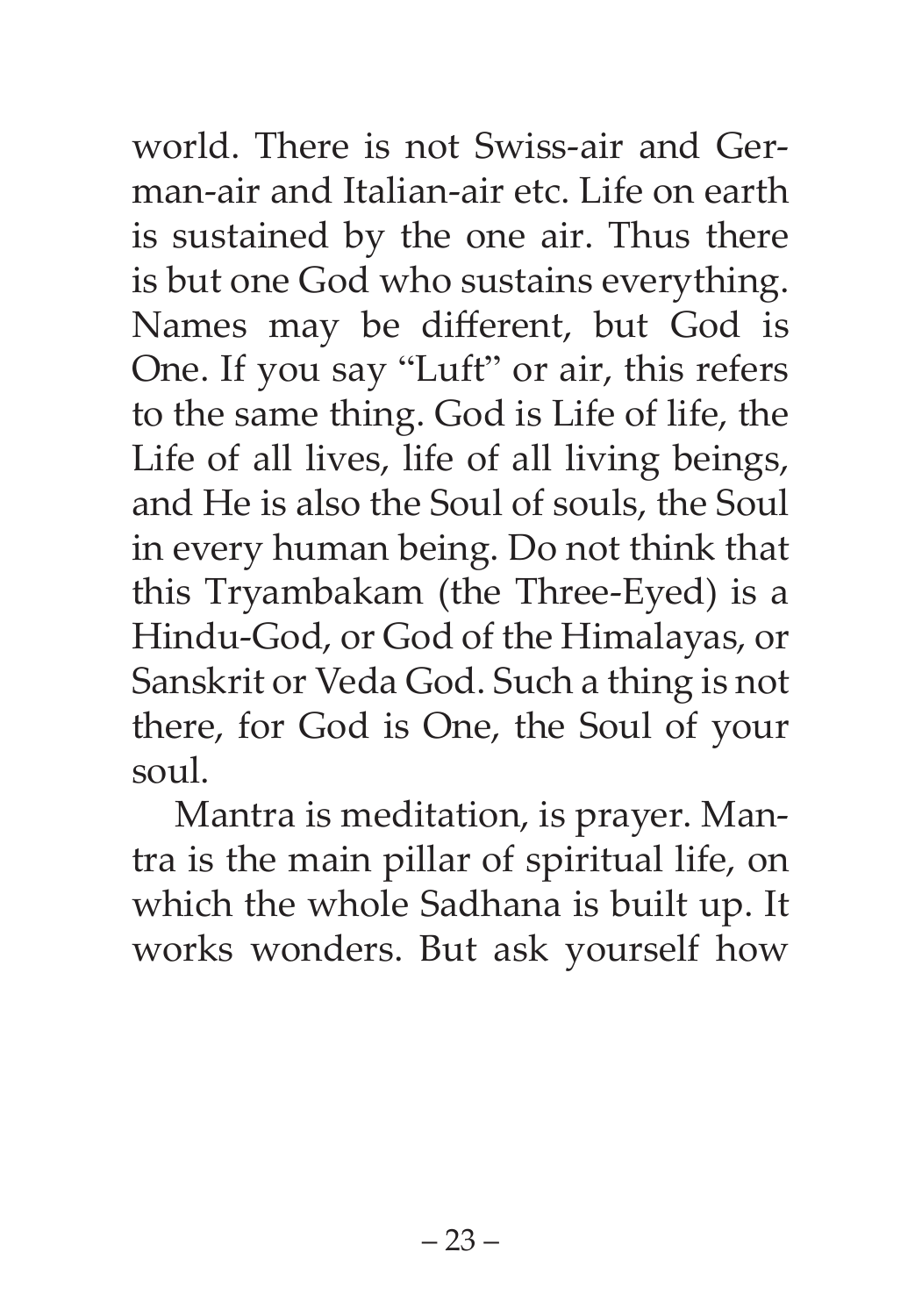much faith and devotion is in you, how great is your longing for the Divine Presence. While working on earth you should always stay with God in your heart.

Mantra bears in itself enormous powers. The more you love God and believe in Him, the more power is released. Relate yourself with the unlimited godconsciousness which you neither see nor hear but feel. Mantra makes you inwardly seeing and hearing. By mantra the infinite Godhead adopts a limited personality. The formless Godhead came down to this earth in the form of Jesus Christ, and again returned into the formless Godhead. By mantra you can call Him back if you have a great desire for Him and your devotion is great enough. There is no power of such immediate effectivity like mantra. Mantra is mystical power charged with divine Energy.

*Swami Omkarananda*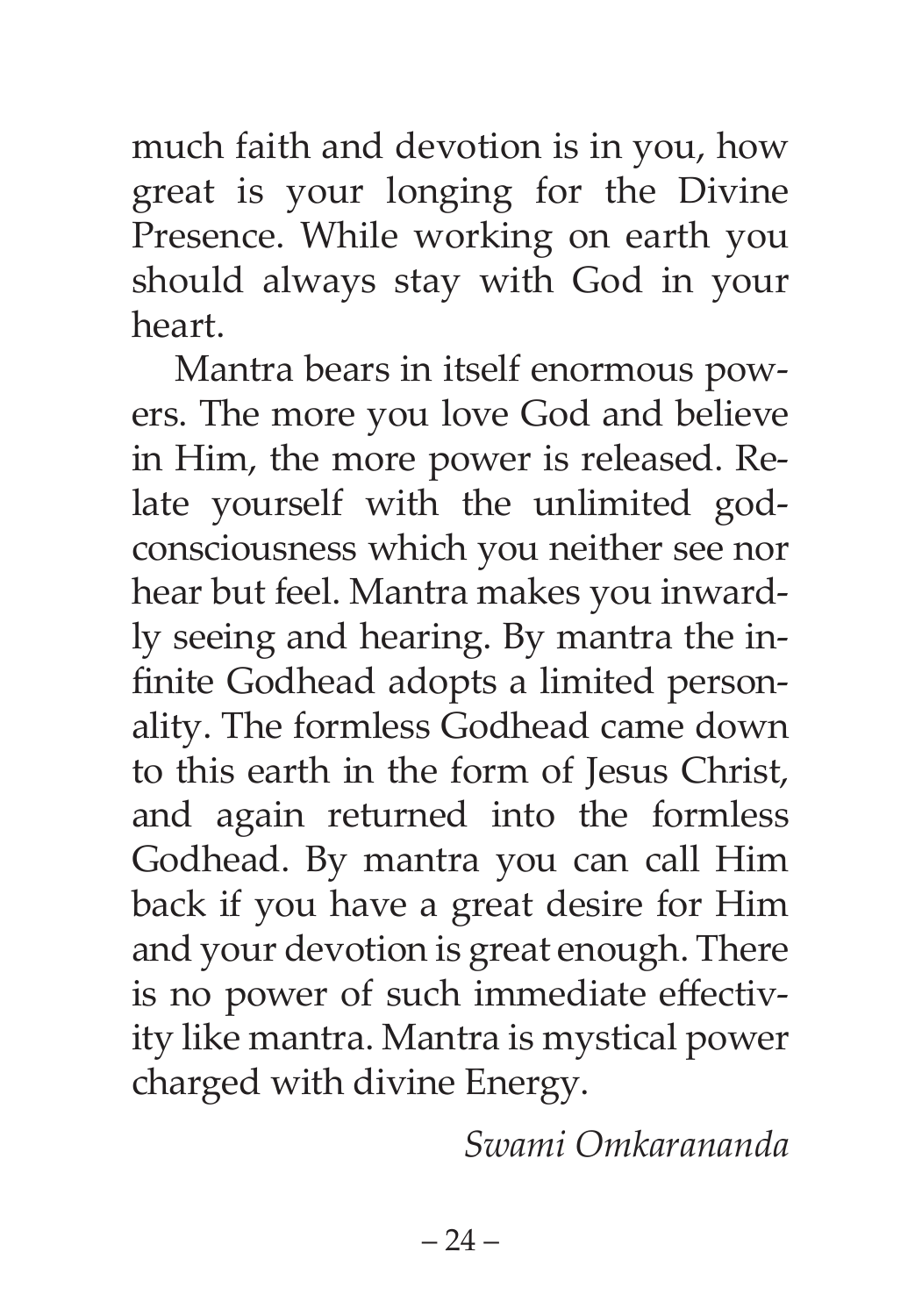## *Retrospective explanations*

When now starting with mantra-repetition, try to pronounce every letter and syllable as correct and clear as possible, but neither too quickly nor too slowly. If your thoughts start wandering about, then increase speed. Try to have the same love and reverence in your heart when thinking of the Name of God, as if you are standing face to face with Him. At the begin a rosary may help to sustain your wakefulness and to get a handhold. It may help you not to get tired or bored.

Repeat the mantra loudly for some time, then for some time with low voice for change, and maybe during some time also silently in your heart. If you end your meditation, leave the place not hurriedly to indulge into talk with others or worldly activities, but prolong your mood of calm meditativeness thus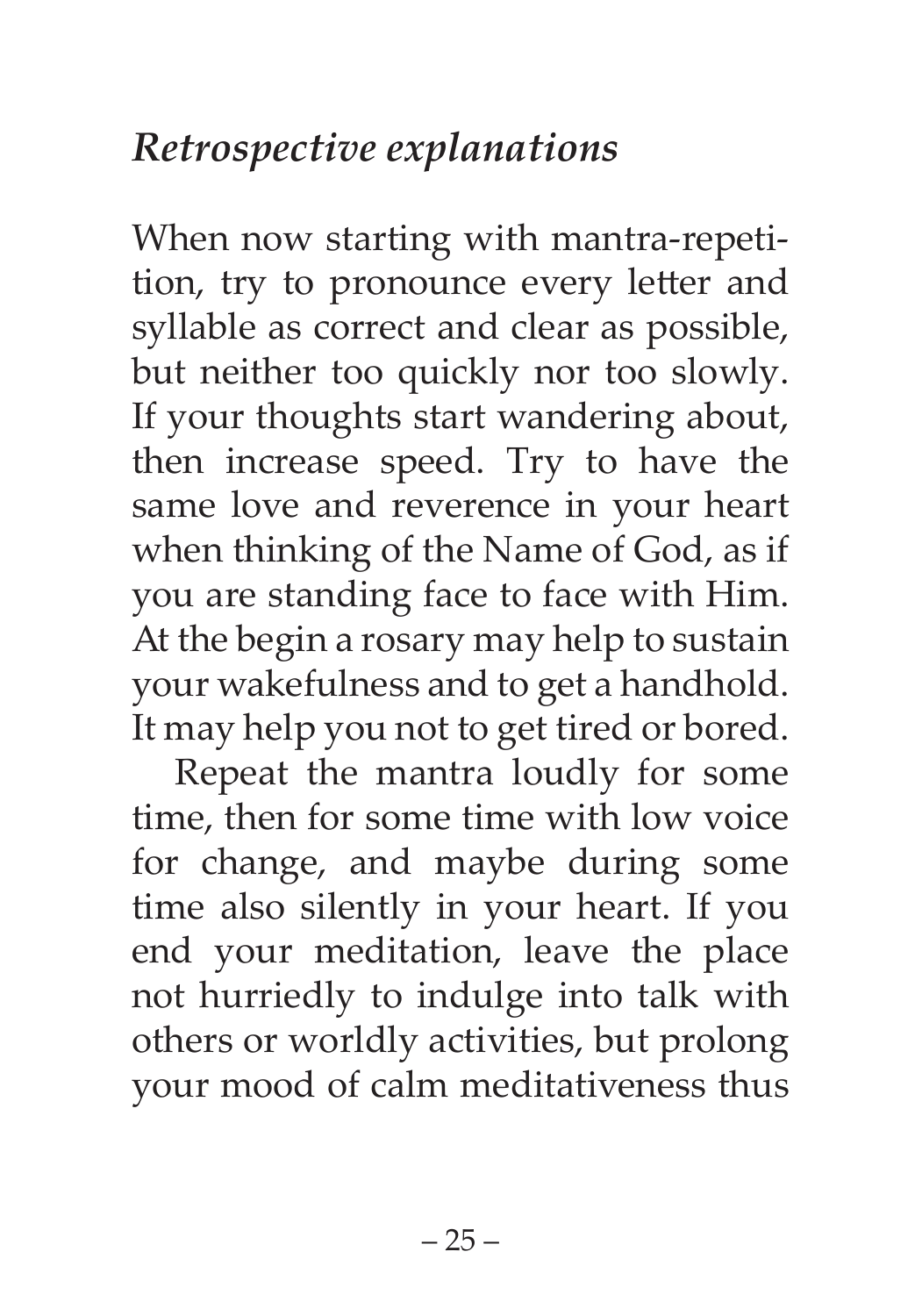maintaining the spiritual vibrations as long as possible.

Regularity of mantra-meditation is a great item and of great advantage. If possible take the same seat at the same time every day, so that you get accustomed to it, and a habit is formed. Keep eyes closed or direct your eyes on something specific, like a picture of the Divine that inspires you, or a photo of the master who rests in god-consciousness, as a channel for you.

Offer your meditation to the Divine explicitly, before you start with repetition, and after ending it. Continue thereafter mantra-repetition mentally all along with your daily activities and work by surrendering your work at hand with all your mind to God, in the same way as a mother is knitting and all the while speaking and laughing with her children.

Mantra-yoga is a wondrous spiritual discipline which is why Swami Om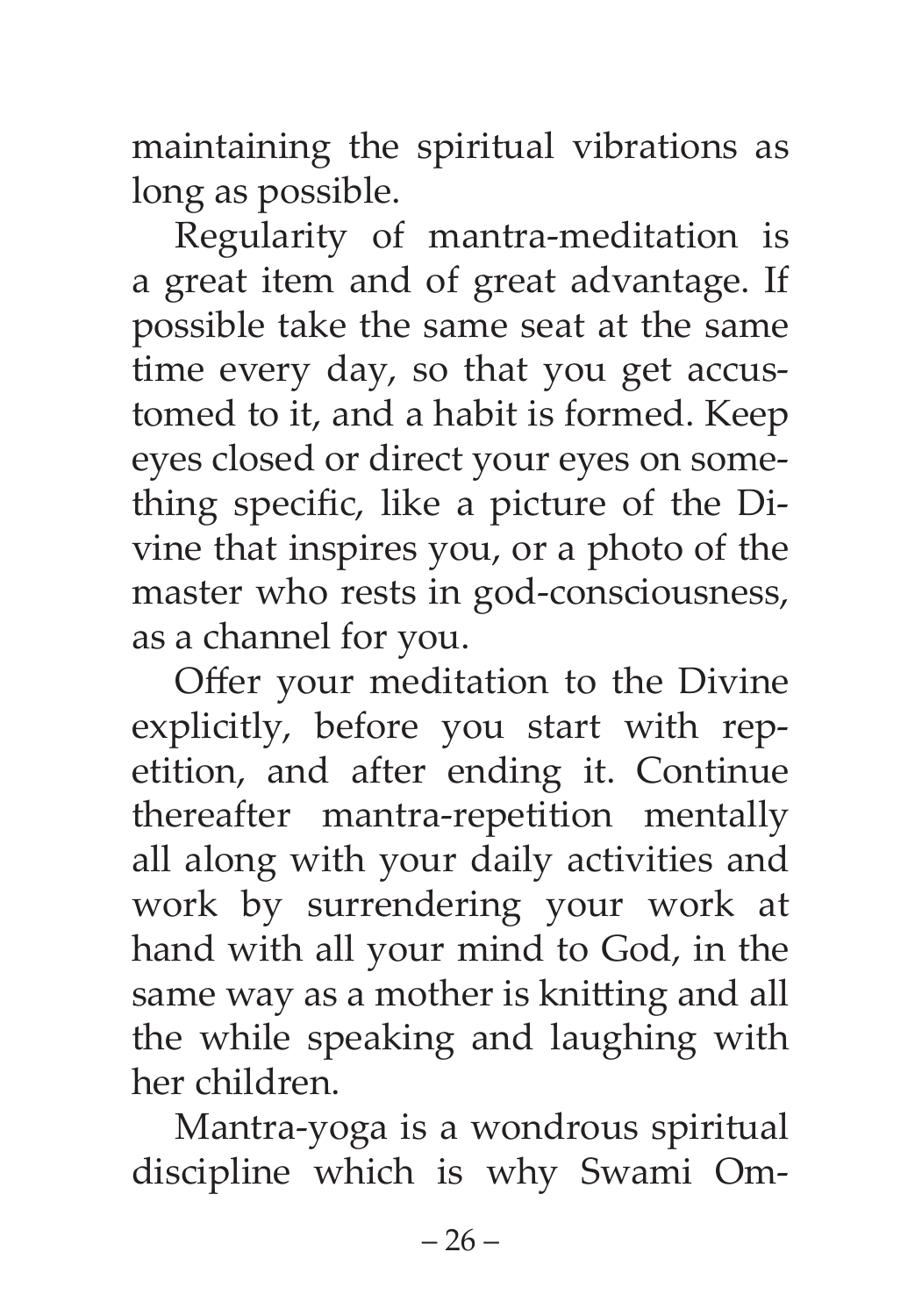karananda says, "It is not necessary to impose special hardship on yourself if you repeat or sing mantra continuously, without interruption. ('Pray without ceasing!' Thess. 5, 17). Mantra does it for you, for it bears in itself thousand disciplines. Mantra is a complete and comprehensive spiritual discipline transforming your whole subconscious into the Being of the Divine."